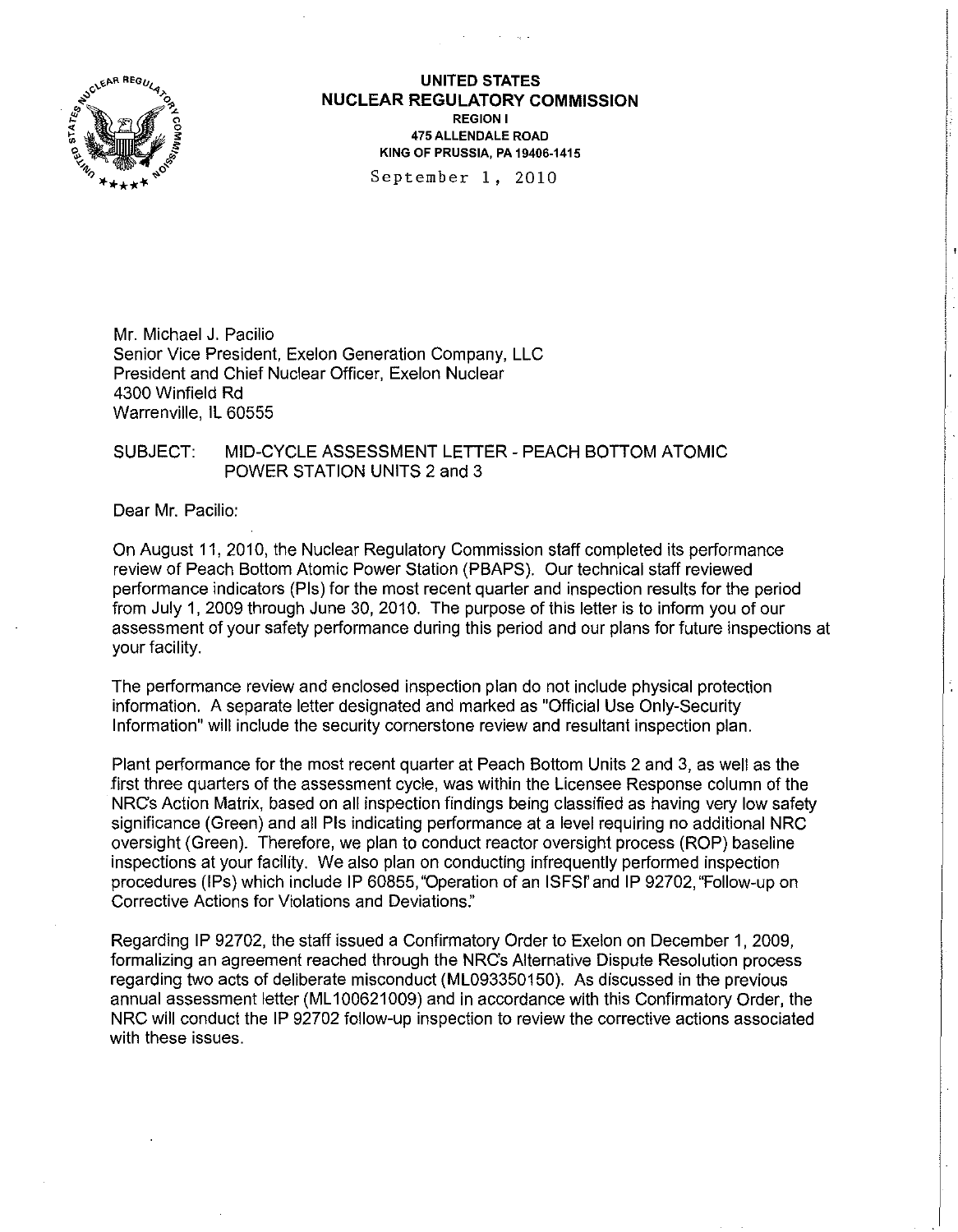M. Pacilio 2

The enclosed inspection plan details the inspections, less those related to physical protection, scheduled through December 31, 2011. The inspection plan is provided to allow for the resolution of any scheduling conflicts and personnel availability issues well in advance of inspector arrival onsite. Routine resident inspections are not listed due to their ongoing and continuous nature. The inspections in the last nine months of the inspection plan are tentative and may be revised at the end-of-cycle review.

In accordance with 10 CFR Part 2.390 of the NRC's "Rules of Practice," a copy of this letter and its enclosure will be made available electronically for public inspection in the NRC Public Document Room or from the Publicly Available Records (PARS) component of NRC's document system (ADAMS). ADAMS is accessible from the NRC Web site at http://www.nrc.gov/readingrm/adams.html (the Public Electronic Reading Room).

If circumstances arise which causes us to change the inspection plan, we will contact you to discuss the change as soon as possible. Please contact me at (610) 337-5120 with any questions you may have regarding this letter or the inspection plan.

Sincerely,

Paul & Kolm

Paul G. Krohn, Chief Division of Reactor Projects Projects Branch 4

Docket Nos. 50-277, 50-278 License Nos. NPF-44, NPF-56

Enclosure: Peach Bottom Inspection/Activity Plan

cc w/encl: Distribution via listServ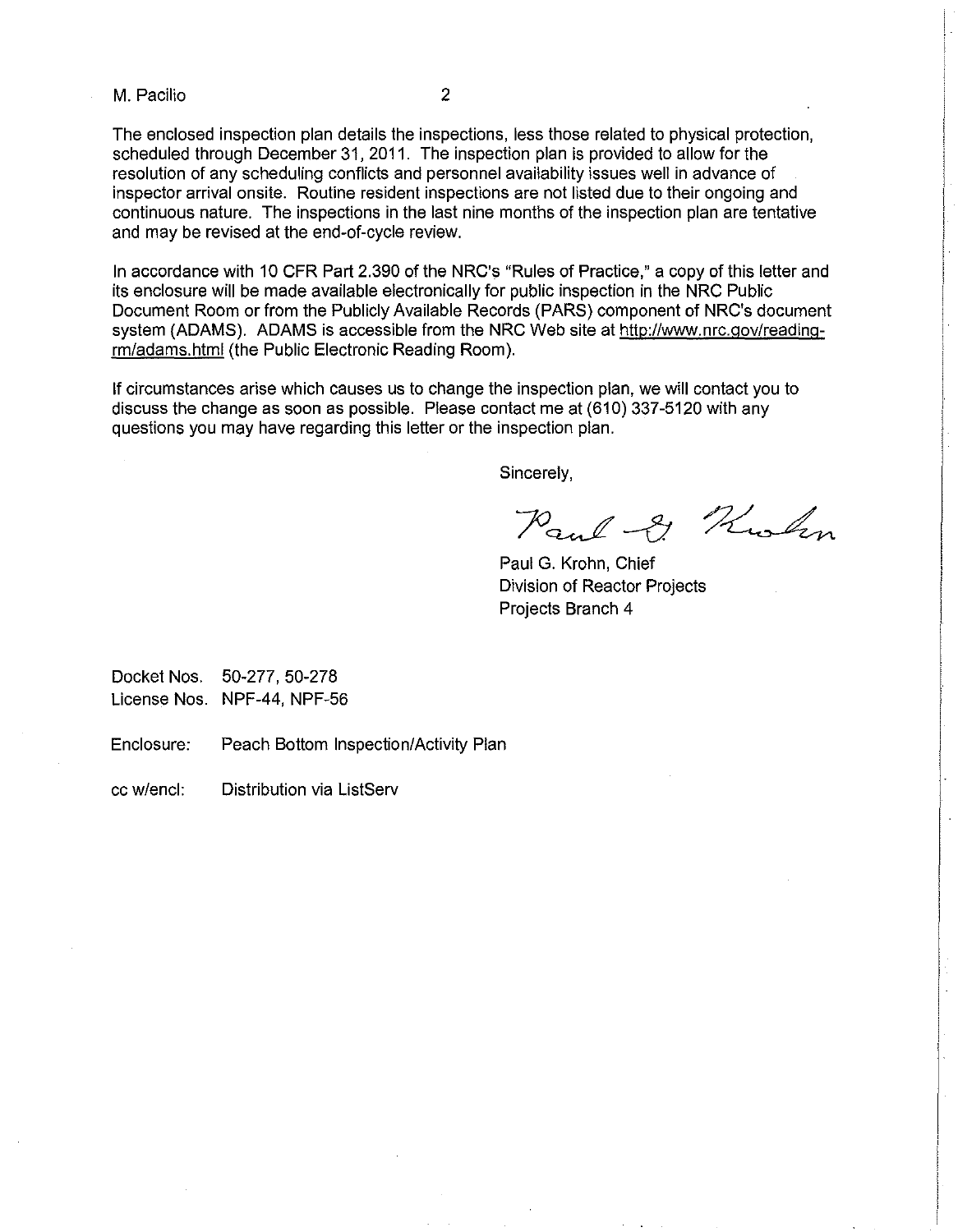#### M. Pacilio 2

The enclosed inspection plan details the inspections, less those related to physical protection,

scheduled through December 31, 2011. The inspection plan is provided to allow for the resolution of any scheduling conflicts and personnel availability issues well in advance of inspector arrival onsite. Routine resident inspections are not listed due to their ongoing and continuous nature. The inspections in the last nine months of the inspection plan are tentative and may be revised at the end-of-cycle review.

In accordance with 10 CFR Part 2.390 of the NRC's "Rules of Practice," a copy of this letter and its enclosure will be made available electronically for public inspection in the NRC Public Document Room or from the Publicly Available Records (PARS) component of NRC's document system (ADAMS). ADAMS is accessible from the NRC Web site at http://www.nrc.gov/readingrm/adams.html (the Public Electronic Reading Room).

If circumstances arise which causes us to change the inspection plan, we will contact you to discuss the change as soon as possible. Please contact me at (610) 337-5120 with any questions you may have regarding this letter or the inspection plan.

> **Sincerely** /RN Paul G. Krohn, Chief Reactor Projects Branch 4 Division of Reactor Projects

Docket Nos. 50-277, 50-278 License Nos. NPF-44, NPF-56

Enclosure: Peach Bottom Inspection/Activity Plan

cc w/encl: Distribution via ListServ

| Distribution w/encl: |
|----------------------|
| M. Dapas, Acting RA  |
| D. Lew, Acting DRA   |
| J. Clifford, DRP     |
| P. Krohn, DRP        |
| A. Rosebrook, DRP    |
| E. Torres, DRP       |
| J. Bream, DRP        |
| F. Bower, DRP, SRI   |

A. Ziedonis, DRP, RI S. Schmitt. DRP, OA L. Trocine, RI OEDO DRS Director DRS Deputy Director DRS Branch Chiefs (6) N. McNamara, SLO D. Tifft, SLO D. Screnci, PAD

N. Sheehan, PAO R. Barkley, ORA John Thompson, NRR RidsNrrDirslpabResource RidsNrrDorILpI1-1-2Resource RidsNrrPMPeachBottomResource ROPreportsResource@nrc.gov

#### SUNSI REVIEW COMPLETE: AAR (Reviewer's initials)

#### ML 102440413

DOCUMENT NAME: S:\ROP-11 Mid-Cycle Review\Branch 4\Peach Bottom\PBAPS R11 Mid-Letter.Docx

After declaring this document "An Official Agency Record" it will be released to the Public.

To receive a copy of this document, indicate in the box: "C"= Copy w/ attachment/enclosure "E' = Copy w/attachment/enclosure "N"= No copy

| <b>OFFICE</b> mmt <b>RI/DRP</b> |                         | <b>IRI/DRP</b>     |  |
|---------------------------------|-------------------------|--------------------|--|
| <b>INAME</b>                    | <b>JARosebrook/ AAR</b> | <b>IPKrohn/PGK</b> |  |
| <b>IDATE</b>                    | 108/25/10               | 108/26/10          |  |

OFFICIAL RECORD COPY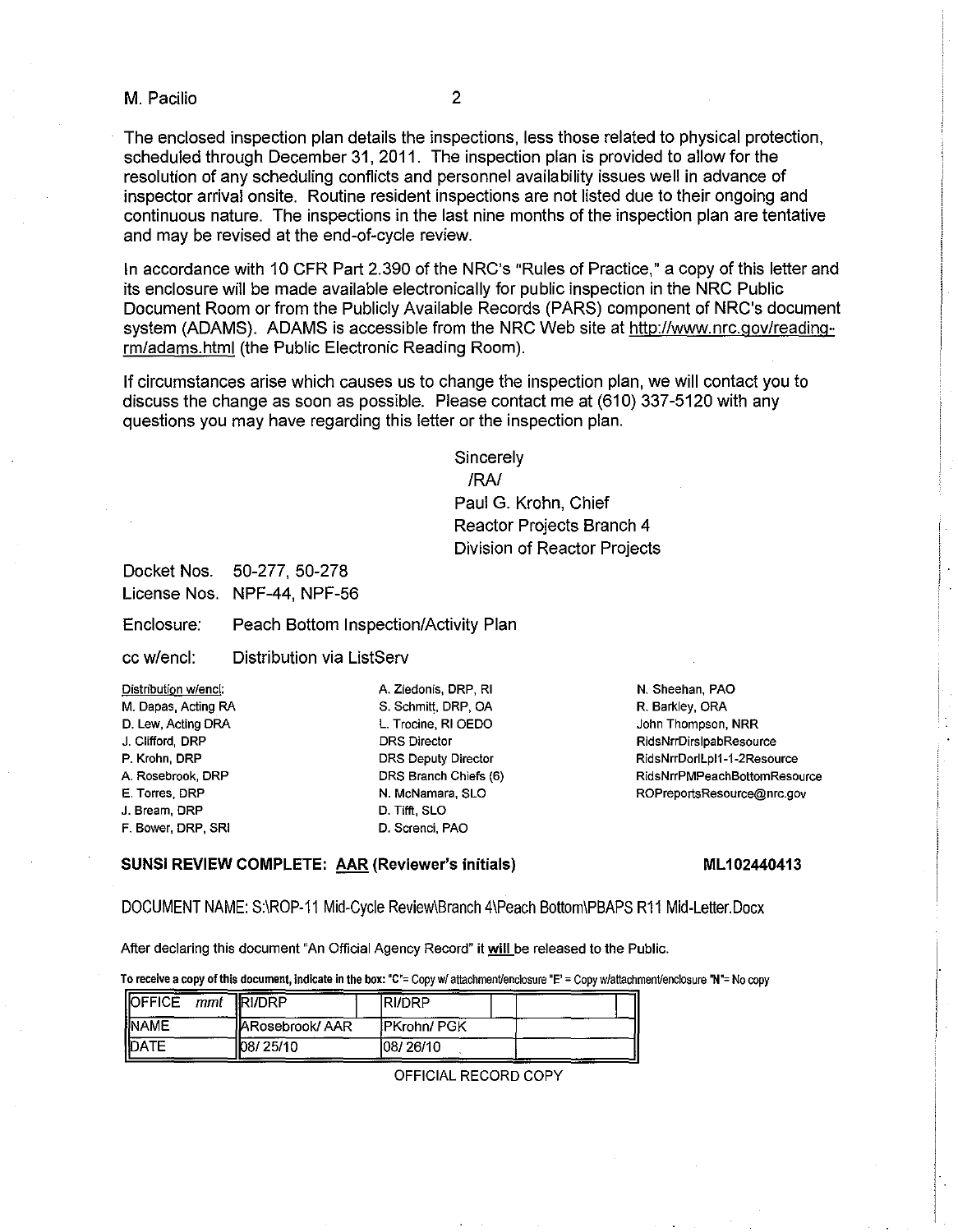# Page 1 of 3 Peach Bottom 08/24/2010 18:30:46 Inspection / Activity Plan<br>Report 22 07/04/2010 07/04/2010 07/04/2014

07/01/2010 - 12/31/2011

| Unit           |            | <b>Planned Dates</b> |                            |                                                                                           | No. of Staff |
|----------------|------------|----------------------|----------------------------|-------------------------------------------------------------------------------------------|--------------|
| Number         | Start      | End                  | <b>Inspection Activity</b> | <b>Title</b>                                                                              | on Site      |
|                |            |                      | EP.                        | - EP ANNUAL REPORT                                                                        | 4            |
| 2,3            | 01/01/2010 | 12/31/2010           | IP 7111406                 | Drill Evaluation                                                                          |              |
|                |            |                      | 07/12EXM                   | - LSRO OPERATOR LICENSING EXAM                                                            | 3            |
| $\mathbf{2}$   | 07/26/2010 | 07/30/2010           | U01795                     | FY-10 PEACH BOTTOM LSRO INITIAL OPERATOR LICENSING EXAM                                   |              |
|                |            |                      | <b>RETS</b>                | - HP-EFFULENTS / ISFSI / INSTRUMENTS                                                      | $\mathbf 1$  |
| 2,3            | 08/02/2010 | 08/06/2010           | IP 60855                   | Operation Of An ISFSI                                                                     |              |
| 2,3            | 08/02/2010 | 08/06/2010           | IP 71124.05                | Radiation Monitoring Instrumentation                                                      |              |
| 2,3            | 08/02/2010 | 08/06/2010           | IP 71124.06                | Radioactive Gaseous and Liquid Effluent Treatment                                         |              |
|                |            |                      | TI-173                     | - GROUND WATER TI                                                                         |              |
| 2,3            | 08/02/2010 | 08/06/2010           | IP 2515/173                | Review of the Implementation of the Industry Ground Water Protection Voluntary Initiative |              |
|                |            |                      | 2561                       | - DECOMMISSIONING PWR RXR INSPECT PROG                                                    |              |
|                | 08/09/2010 | 08/13/2010           | IP 36801                   | Organization, Management, And Cost Controls At Permanently Shutdown Reactors              |              |
|                | 08/09/2010 | 08/13/2010           | IP 37801                   | Safety Reviews, Design Changes, And Modifications At Permanently Shutdown Reactors        |              |
|                | 08/09/2010 | 08/13/2010           | IP 40801                   | Self-Assessment, Auditing, And Corrective Action At Permanently Shutdown Reactors         |              |
|                | 08/09/2010 | 08/13/2010           | IP 62801                   | Maintenance And Surveillance At Permanenly Shutdown Reactors                              |              |
|                | 08/09/2010 | 08/13/2010           | IP 71801                   | Decommissioning Performance And Status Revierw At Permanently Suhutdown Reactors          |              |
| -1             | 08/09/2010 | 08/13/2010           | IP 83750                   | Occupational Radiation Exposure                                                           |              |
|                | 08/09/2010 | 08/13/2010           | IP 84750                   | Radioactive Waste Treatment, And Effluent And Environmental Monitoring                    |              |
| -1             | 08/09/2010 | 08/13/2010           | IP 86750                   | Solid Radioactive Waste Management And Transportation Of Radioactive Materials            |              |
| -1             | 08/09/2010 | 08/13/2010           | IP 92702                   | Followup On Corrective Actions For Violations And Deviations                              |              |
|                |            |                      | ΗP                         | - ALARA/AIR/DOSE/INSTRUMENTS                                                              | 1            |
| 2,3            | 08/23/2010 | 08/27/2010           | IP 71124.02                | Occupational ALARA Planning and Controls                                                  |              |
| 2,3            | 08/23/2010 | 08/27/2010           | IP 71124.03                | In-Plant Airborne Radioactivity Control and Mitigation                                    |              |
| 2,3            | 08/23/2010 | 08/27/2010           | IP 71124.04                | Occupational Dose Assessment                                                              |              |
| 2,3            | 08/23/2010 | 08/27/2010           | IP 71124.05                | Radiation Monitoring Instrumentation                                                      |              |
|                |            |                      | 7111108G                   | - U2 INSERVICE INSPECTION                                                                 | $\mathbf{1}$ |
| $\overline{2}$ | 09/20/2010 | 09/24/2010           | IP 7111108G                | Inservice Inspection Activities - BWR                                                     |              |
|                |            |                      | <b>OUTAGE</b>              | - ACCESS/ALARA/AIR/DOSE/INST                                                              | 1            |
| 2,3            | 09/20/2010 | 09/24/2010           | IP 71124.01                | Radiological Hazard Assessment and Exposure Controls                                      |              |
| 2,3            | 09/20/2010 | 09/24/2010           | IP 71124.02                | Occupational ALARA Planning and Controls                                                  |              |
| 2,3            | 09/20/2010 | 09/24/2010           | IP 71124.03                | In-Plant Airborne Radioactivity Control and Mitigation                                    |              |
| 2,3            | 09/20/2010 | 09/24/2010           | IP 71124.04                | Occupational Dose Assessment                                                              |              |
| 2,3            | 09/20/2010 | 09/24/2010           | IP 71124.05                | Radiation Monitoring Instrumentation                                                      |              |
|                |            |                      | 01/31EXM                   | - OPERATOR LICENSING INITIAL EXAMS                                                        | 5            |
| $\overline{2}$ | 01/03/2011 | 01/07/2011           | U01769                     | FY11 - PEACH BOTTOM UNITS 2&3 INITIAL OPERATOR LICENSING EXAM                             |              |
|                |            |                      |                            | This report does not include INPO and OUTAGE activities.                                  |              |

This report shows only on-site and announced inspection procedures.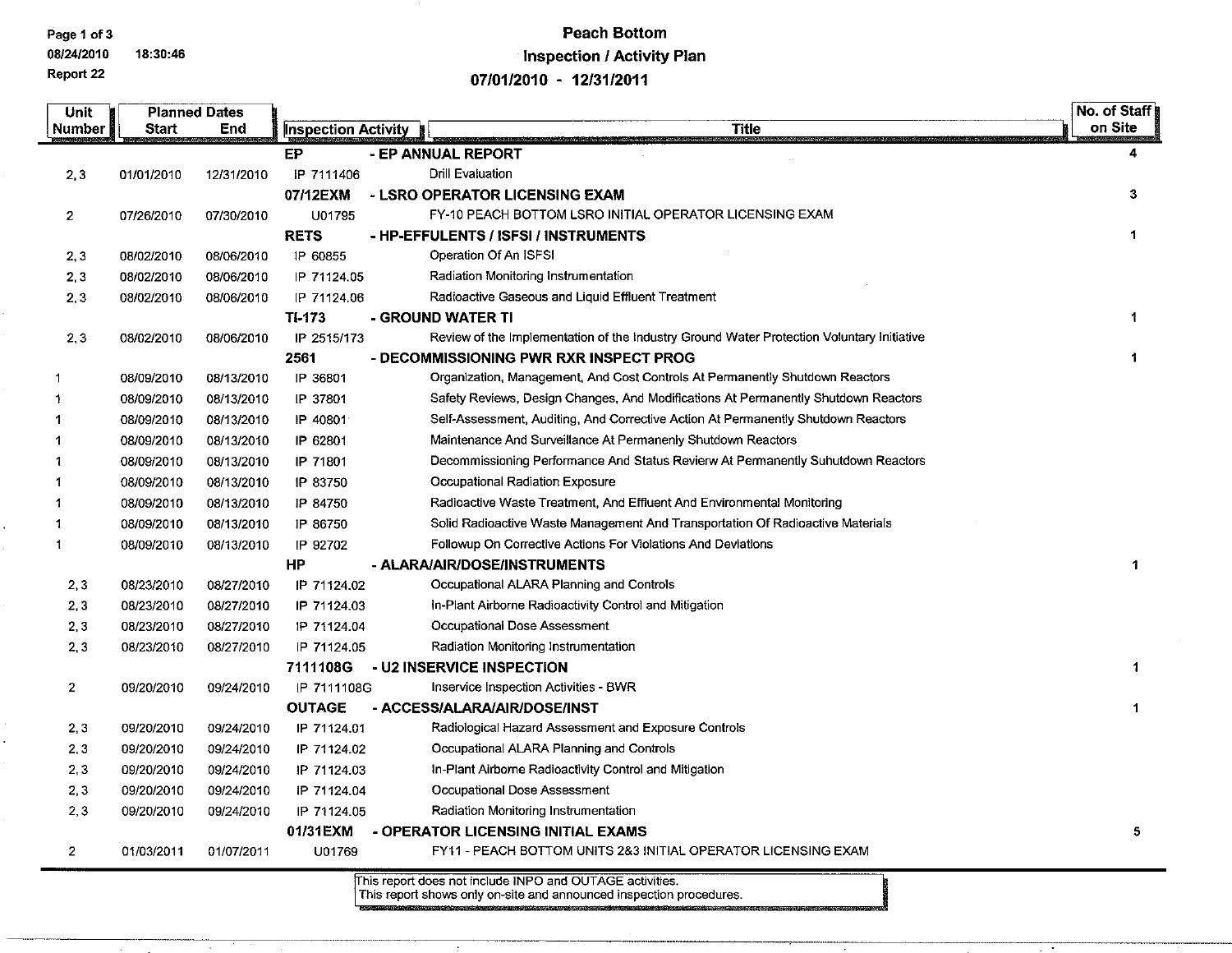Page 2 of 3

Report 22

08/24/2010 18:30:46

 $\ddot{\phantom{a}}$ 

.... <sup>~</sup>

## Peach Bottom Inspection / Activity Plan

*07/01/2010* - *12/3112011* 

| <b>Unit</b>    |              | <b>Planned Dates</b> |                             |        |                                                                                                    | No. of Staff |
|----------------|--------------|----------------------|-----------------------------|--------|----------------------------------------------------------------------------------------------------|--------------|
| Number         | <b>Start</b> | End                  | <b>Inspection Activity</b>  |        | <b>Title</b>                                                                                       | on Site      |
|                |              |                      | 01/31EXM                    |        | - OPERATOR LICENSING INITIAL EXAMS                                                                 | 5.           |
| $\overline{2}$ | 01/31/2011   | 02/11/2011           | U01769                      |        | FY11 - PEACH BOTTOM UNITS 2&3 INITIAL OPERATOR LICENSING EXAM                                      |              |
|                |              |                      | HP                          |        | - ACCESS/ALARA/PI                                                                                  | $\mathbf{1}$ |
| 2,3            | 10/25/2010   | 10/29/2010           | IP 71124.01                 |        | Radiological Hazard Assessment and Exposure Controls                                               |              |
| 2,3            | 10/25/2010   | 10/29/2010           | IP 71124.02                 |        | Occupational ALARA Planning and Controls                                                           |              |
| 2,3            | 10/25/2010   | 10/29/2010           | IP 71151-OR01               |        | Occupational Exposure Control Effectiveness                                                        |              |
| 2,3            | 10/25/2010   | 10/29/2010           | IP 71151-PR01               |        | RETS/ODCM Radiological Effluent                                                                    |              |
|                |              |                      |                             |        | <b>CLOSEOUT - CLOSEOUT - WILLFUL MISCONDUCT CONF ORDER</b>                                         | $\mathbf{1}$ |
| 2,3            | 10/29/2010   | 12/31/2010           | IP 92702                    |        | Followup On Corrective Actions For Violations And Deviations                                       |              |
|                |              |                      | TI-177                      |        | - MANAGING GAS ACCUMULATION IN ECCS                                                                | 3            |
| 2,3            | 11/29/2010   | 12/03/2010           | IP 2515/177                 |        | Managing Gas Accumulation In Emergency Core Cooling, Decay Heat Removal & Containment Spray System |              |
|                |              |                      | EP.                         |        | - EP ANNUAL REPORT                                                                                 | 4            |
| 2,3            | 01/01/2011   | 12/31/2011           | IP 7111406                  |        | <b>Drill Evaluation</b>                                                                            |              |
|                |              |                      | 711111B                     |        | - PB REQUAL INSP W/P/F RESULTS                                                                     | 3            |
| 2,3            | 03/07/2011   | 03/11/2011           | IP 7111111B                 |        | Licensed Operator Requalification Program                                                          |              |
|                |              |                      |                             |        | EP PROGR - EP PROGRAM INSPECTION                                                                   | $\mathbf 1$  |
| 2,3            | 01/31/2011   | 02/04/2011           | IP 7111402                  |        | Alert and Notification System Testing                                                              |              |
| 2,3            | 01/31/2011   | 02/04/2011           | IP 7111403                  |        | Emergency Preparedness Organization Staffing and Augmentation System                               |              |
| 2, 3           | 01/31/2011   | 02/04/2011           | IP 7111404                  |        | Emergency Action Level and Emergency Plan Changes                                                  |              |
| 2,3            | 01/31/2011   | 02/04/2011           | IP 7111405                  |        | Correction of Emergency Preparedness Weaknesses and Deficiencies                                   |              |
| 2,3            | 01/31/2011   | 02/04/2011           | IP 71151-EP01               |        | Drill/Exercise Performance                                                                         |              |
| 2,3            | 01/31/2011   | 02/04/2011           | IP 71151-EP02               |        | <b>ERO Drill Participation</b>                                                                     |              |
| 2,3            | 01/31/2011   | 02/04/2011           | IP 71151-EP03               |        | Alert & Notification System                                                                        |              |
|                |              |                      | 7111121                     | - CDBI |                                                                                                    | 6            |
| 2,3            | 02/14/2011   | 02/18/2011           | IP 7111121                  |        | Component Design Bases Inspection                                                                  |              |
| 2,3            | 02/28/2011   | 03/04/2011           | IP 7111121                  |        | Component Design Bases Inspection                                                                  |              |
| 2,3            | 03/07/2011   | 03/11/2011           | IP 7111121                  |        | Component Design Bases Inspection                                                                  |              |
|                |              |                      | TI 179                      |        | - TI-179 - NSTS TEMPORARY INSPECTION                                                               | $\mathbf{1}$ |
| 2,3            | 04/04/2011   | 04/08/2011           | IP 2515/179                 |        | Verification of Licensee Responses to NRC Requirement for Inventories of Materials Tracked in NSTS |              |
|                |              |                      | <b>RADWASTE - RAD WASTE</b> |        |                                                                                                    | 1            |
| 2,3            | 04/04/2011   | 04/08/2011           | IP 71124.08                 |        | Radioactive Solid Waste Processing and Radioactive Material Handling, Storage, and Transportation  |              |
|                |              |                      | 60855                       |        | - ISFSI CAMPAING LOADING INSPECTION                                                                | 1            |
| 2,3            | 04/01/2011   | 06/30/2011           | IP 60855                    |        | Operation Of An ISFSI                                                                              |              |
|                |              |                      | HP-71124                    |        | - HP- /INSTRUMENTS/REMP/ISFSI                                                                      | $\mathbf{1}$ |
| 2,3            | 06/06/2011   | 06/10/2011           | IP 60855                    |        | Operation Of An ISFSI                                                                              |              |

'his report does not include INPO and OUTAGE activities. This report shows only on-site and announced inspection procedures .